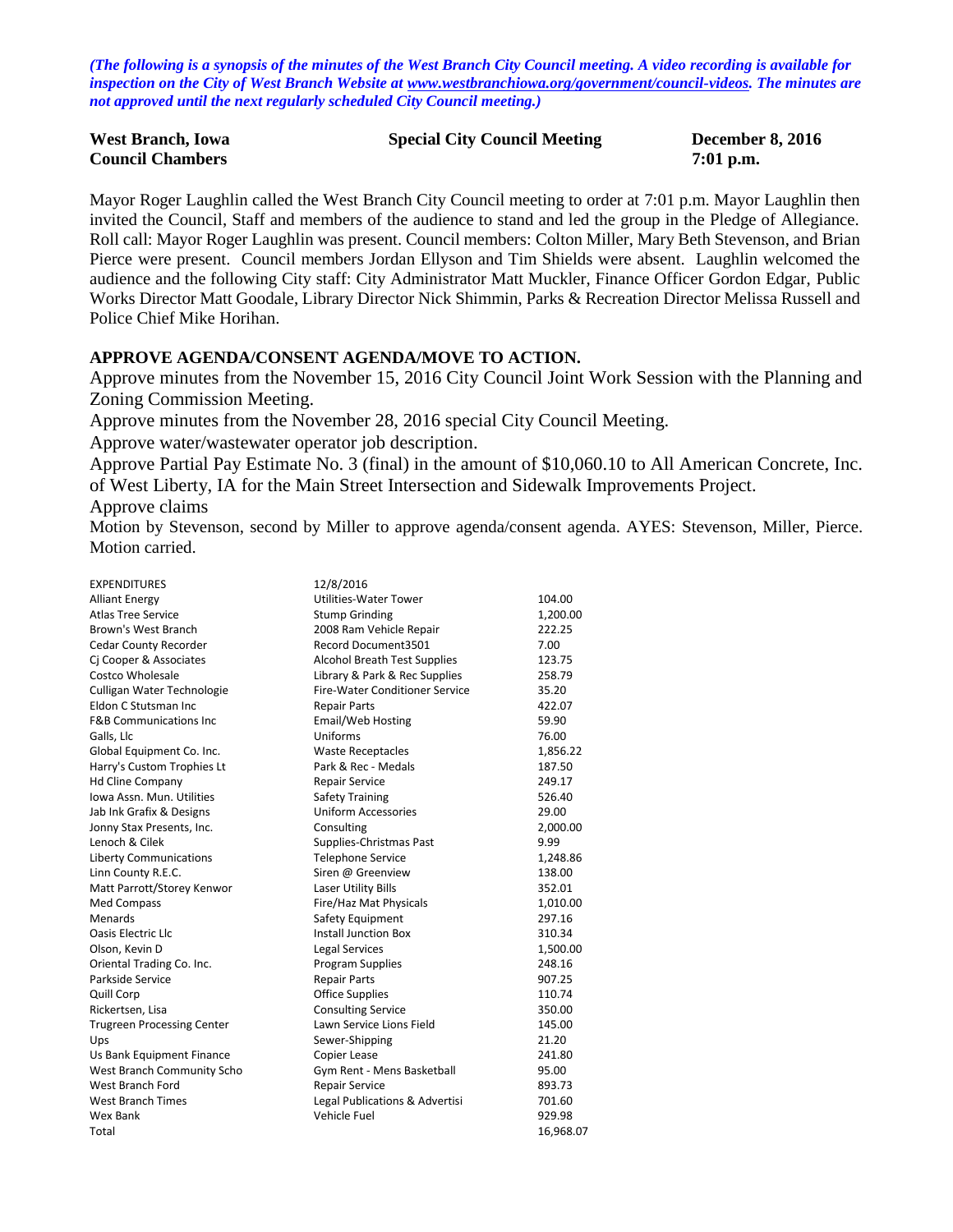| <b>PAYROLLS 12-02-16</b>        |                                | 44,687.77  |
|---------------------------------|--------------------------------|------------|
| PAID BETWEEN MEETINGS           |                                |            |
| Brick, Leslie                   | Supplies, Mileage              | 50.83      |
| Cornerstone Excavating Inc      | 306-4th St Improvement Project | 251,010.96 |
| Miscellaneous Vendor            | Utility Refund                 | 65.21      |
| Russell, Melissa                | <b>Supplies</b>                | 21.07      |
| Ups                             | Sewer-Shipping                 | 20.86      |
| <b>Verizon Wireless</b>         | <b>Wireless Service</b>        | 758.75     |
| West Branch Ford                | 2017 Ford F250                 | 26,000.00  |
| Total                           |                                | 277,927.68 |
| <b>GRAND TOTAL EXPENDITURES</b> |                                | 339,583.52 |
| <b>FUND TOTALS</b>              |                                |            |
| 001 General Fund                | 36,437.66                      |            |
| 022 Civic Center                | 43.12                          |            |
| 031 Library                     | 5031.35                        |            |
| 110 Road Use Tax                | 7,146.43                       |            |
| 112 Trust And Agency            | 5,478.29                       |            |
| 306 4th St Improvements Proj    | 251,010.96                     |            |
| 600 Water Fund                  | 17146.12                       |            |
| 610 Sewer Fund                  | 17,289.59                      |            |
| <b>GRAND TOTAL</b>              | 339,583.52                     |            |

# **COMMUNICATIONS/OPEN FORUM**

There were no comments at the open forum.

## **PUBLIC HEARING/NON-CONSENT AGENDA**

Vanessa Fixmer-Oraiz and Brian Boelk, HBK Engineering – Lions Field Creek Restoration Project: Discussion of characteristics of the streambank restoration design.

Vanessa discussed the design parameters utilized for the restoration and shared examples of completed projects and what could be done at Lions Field. The project is designed to address the current erosion problems and provide aesthetic improvements. City Administrator Matt Muckler reported the City could begin mowing the City portion in spring 2017 and the City could assist homeowners with moving storage sheds.

First Reading of Ordinance 744, Amending Chapter 69 "Parking Regulations."/Move to action. Motion by Miller, second by Stevenson to approve first reading of Ordinance 744. AYES: Miller, Stevenson, Pierce. Motion carried.

Resolution 1543, approving the West Branch Salt Shed Site Plan./Move to action.

Motion by Miller, second by Pierce, to approve Resolution 1543. AYES: Miller, Pierce, Stevenson. Motion carried. City Engineer Dave Schechinger explained the design details of the site plan.

Resolution 1544, approving an engineering service agreement with Veenstra & Kimm, Inc for the Gilbert Drive Extension Project in the amount of \$49,000./Move to action.

Motion by Stevenson, second by Miller to approve Resolution 1544. AYES: Stevenson, Miller, Pierce. Motion carried.

Resolution 1545, approving a 28E Agreement with the West Branch Community School District concerning the West Branch High School Phase 3 Improvements Project./Move to action. Motion by Miller, second by Pierce to approve Resolution 1545. AYES: Miller, Pierce, Stevenson. Motion carried.

Resolution 1546, approving two contracts for the 2017 Hoover's Hometown Days Celebration in the amount of \$13,200.00/Move to action.

Motion by Miller second by Pierce to approve Resolution 1546. AYES: Miller, Pierce, Stevenson. Motion carried.